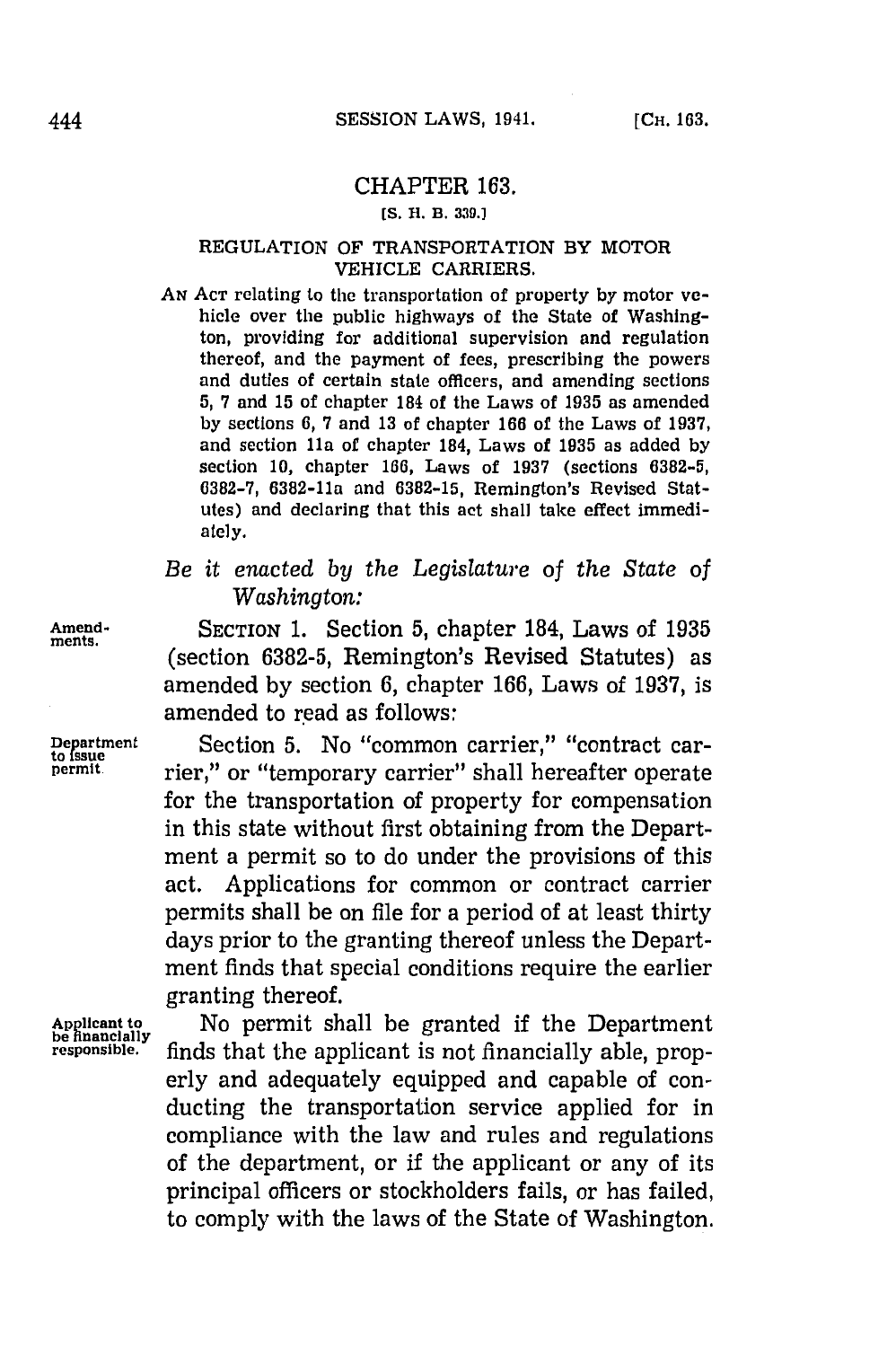Nothing contained in this act shall be construed Constructlon. to confer upon any person or persons the exclusive right or privilege of transporting property for compensation over the public highways of the State of Washington, but the department may deny an appli- May **deny.** cation when it appears clearly, after public hearing, **Reasons.** that the additional service would unreasonably congest the highways or unreasonably endanger the stability and dependability of the service essential to the public needs.

The Department shall also consider the amount May deny if and type of service rendered in any area **by** any class **I-paired,** of service and may deny an application for permit or extension if it appears that the grant of such permit or extension would not be in the interest of the shipping public or would tend to impair the stability or dependability of existing service essential to the public needs or requirements.

SEC. 2. Section 7, chapter 184 of the Laws of 1935 Amendas amended **by** section **7** of chapter **166** of the Laws of **1937** (section **6382-7** of Remington's Revised Statutes) is amended to read as follows:

Section 7. The department shall prescribe forms Forms prescribed. of application for permits and for extensions thereof for the use of prospective applicants, and shall make regulations for the filing thereof. Applications for permits and for extensions thereof shall be accompanied **by** the following fees:

|  | Applications for permits \$25.00 Fees.       |  |
|--|----------------------------------------------|--|
|  | Applications for temporary permits\$10.00    |  |
|  | Applications for extension of permits\$10.00 |  |

SEC. 3. Section 11-a of chapter 184, Laws of 1935, Amendas added following section **11,** thereof, **by** section **10** of chapter **166,** Laws of **1937** (section 6382-11a, Remington's Revised Statutes) is amended to read as fol**lows:**

Section 11-a. The Department is hereby vested puty of department. with power and authority and it is hereby made its duty, to make, fix, construct, compile, promulgate,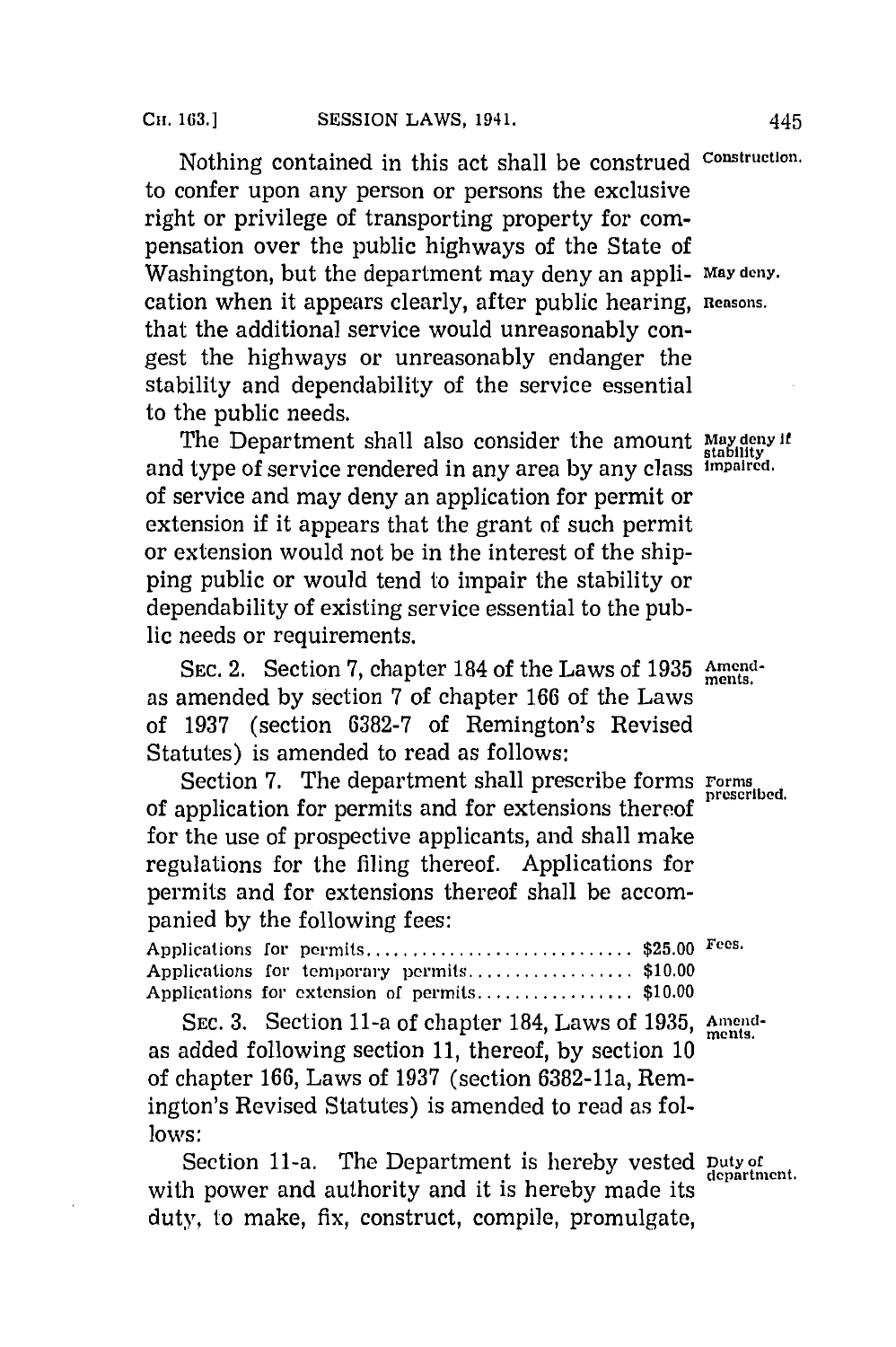## 446 **SESSION** LAWS, **1941. [CH. 163.**

Compile publish and distribute tariffs containing compilations of rates, charges, classifications, rules and regulations to be used **by** all common carriers, as defined in this act, in this state. The Department, in compiling such tariffs, shall include within any given tariff compilation such carriers, groups of carriers, commodities, or geographical areas as it determines shall **be** in the **Method.** public interest. Such compilations and publications may be made **by** the Department **by** compiling the rates, charges, classifications, rules and regulations now in effect, and may be amended and altered from time to time after notice and hearing, **by** issuing and distributing revised pages or supplements to such tariffs or reissues thereof in accordance with the orders of the Department. The proper tariff, or tariffs, applicable to a carrier's operations shall be Available available to the public at each agency and office of all common carriers, as defined in this act, operating within this state. Such compilations and publications shall be sold **by** the Department for not to ex-**Cost,** ceed five dollars **(\$5)** for each tariff. Corrections to such publications shall be furnished to all subscribers to tariffs in the form of corrected pages to the tariffs, **Corrections,** supplements or reissues thereof. In addition to the initial charge for each tariff, as above stated, the Department shall charge an annual maintenance fee of not to exceed five dollars **(\$5)** per tariff to cover the cost of issuing corrections or supplements and mailing same to subscriber: *Provided, however,* That copies may be furnished free to other regulatory bodies and departments of government and to colleges, schools and libraries. **All** copies of the compilations, whether sold or given free, shall be issued and distributed under rules and regulations to be fixed **by** the Department.

Amend-<br> **SEC. 4. Section 15, chapter 184, Laws of 1935, as** amended **by** section **13,** chapter **166,** Laws of **1937,** is hereby amended to read as follows: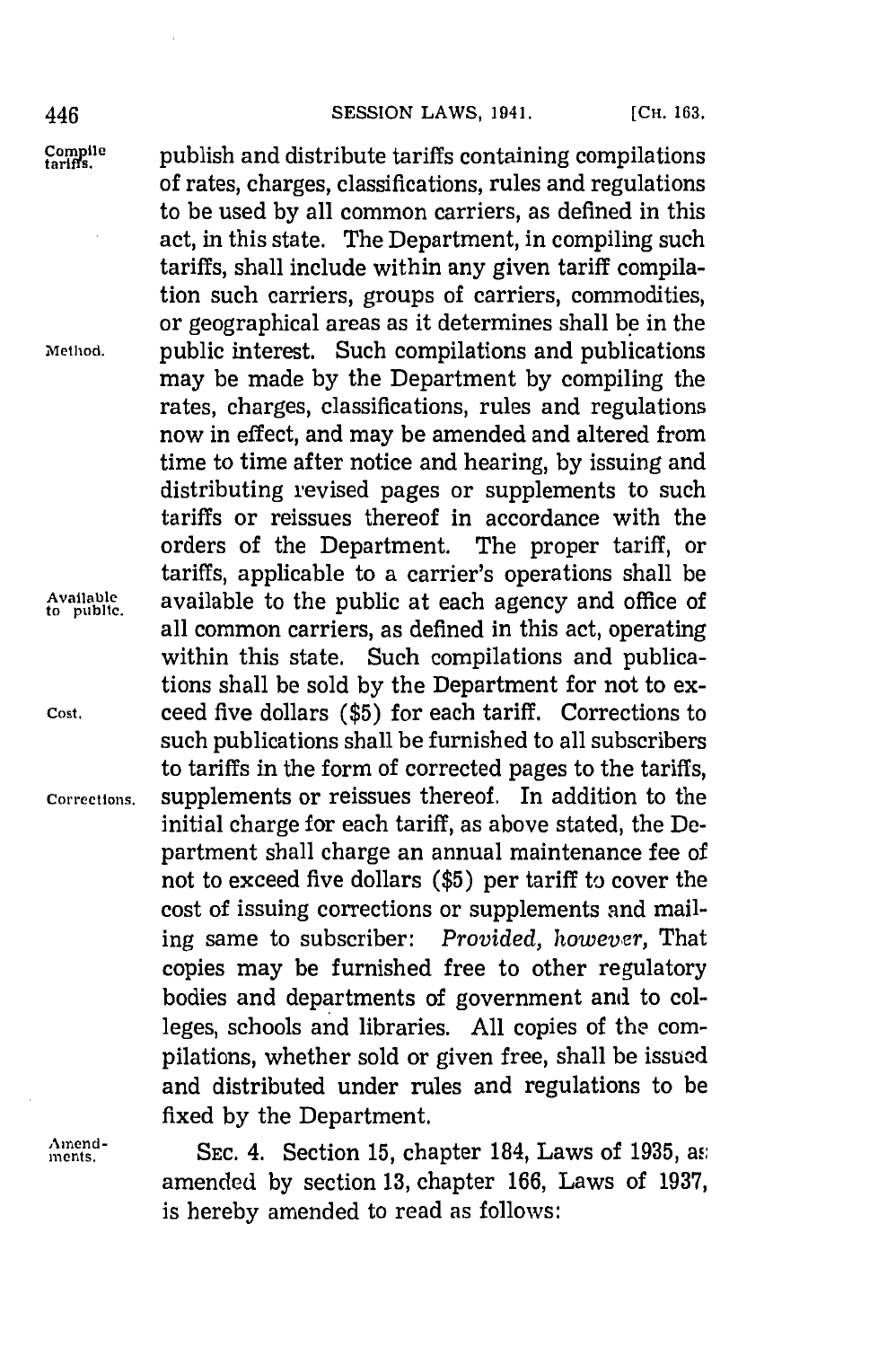Section 15. Whether or not any motor vehicle question a<br>hoing operated upon the highways of this state of fact. is being operated upon the highways of this state within its proper classification, as defined **by** section 2 of this act, shall be a question of fact to be determined **by** the Department. Whenever the Department believes that any person, firm or corporation operating motor vehicles on the highways of this state is not operating within the proper classification, **Department** but is in fact a carrier of a different classification, it within may institute a special proceeding, upon ten days' elassification notice, requiring such person, firm or corporation to appear before the Department at a location conve- **Procedure**. nient for witnesses and the production of evidence, and bring with him books, records, accounts, and other memoranda, and give testimony under oath as to his operations, and the burden shall rest upon such person of proving that his operations are properly classified under the provisions of this section. The Department may consider, in determining whether Method of computation. such operation is properly classified, the frequency of operation, amount and basis of compensation, whether title to property has been taken merely for the period of transportation or until delivery thercof at the point of destination, whether the carrier is regularly engaged in the buying and selling of the property transported as his principal business, whether an increased selling price assignable to the cost of transportation is charged for the property transported when delivered at the point of delivery as compared with the price charged when delivered at the point of shipment, and such other facts as indicate the true nature and extent of such operation and the receipt of compensation therefor, and all other facts that may indicate the true nature and extent of such operation upon the highways of this state and the receipt of compensation therefor in order to determine the carrier's proper classification under the terms of this act.